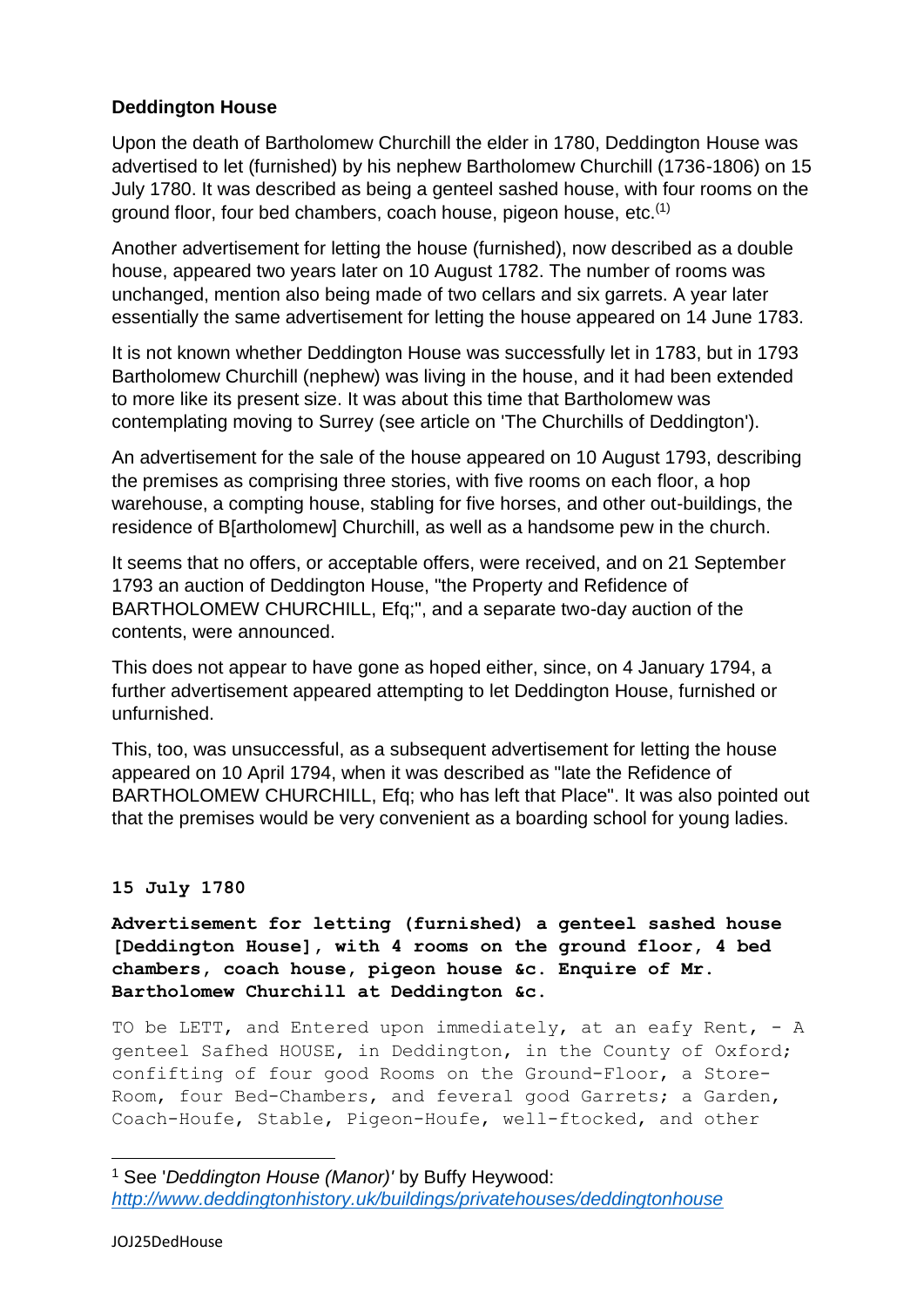very convenient Out-Offices, in good Repair, and fit for a fmall family: All ready furnifhed except one Parlour and one Bed-Chamber. - A Quantity of well-brewed Beer in the Cellar may alfo be had, and a Clofe of about two Acres near the Premiffes. - Enquire of Mr. Bartholomew Churchill, at Deddington; or of Meffrs. Loveday and Clay, Oilmen, Smithfield-Bars, London.

N.B. A neat Poft-Chaife, with Harnefs, to be fold. Repeated 22 July and 29 July 1780.

[https://www.britishnewspaperarchive.co.uk/viewer/bl/0000073/17](https://www.britishnewspaperarchive.co.uk/viewer/bl/0000073/17800715/005/0001) [800715/005/0001](https://www.britishnewspaperarchive.co.uk/viewer/bl/0000073/17800715/005/0001)

## **10 August 1782**

**Advertisement for letting (furnished) a genteel sashed Double House [Deddington House], with 4 rooms on the ground floor, 4 bed chambers, coach house, dove house &c. Enquire of Mr. Henry Churchill, High-Street, Oxford; or of Mr. B. Churchill in Deddington.**

TO be LETT (Furnifhed), at an eafy Rent, and Entered upon immediately, or at Michaelmas next, - A genteel Safhed DOUBLE HOUSE, in Deddington, in the County of Oxford; confifting of four Rooms on the Ground Floor, two Cellars, four Bed-Chambers, a Store Room, and fix Garrets; a Garden well planted; a Coach-Houfe, Stable, Dove-Houfe well-ftocked, and other very convenient Out-Offices, in good Repair, and fit for a fmall family. A few Acres of Land may be had if required.

Enquire of Mr. Henry Churchill, High-Street, Oxford; or of Mr. B. Churchill in Deddington.

[https://www.britishnewspaperarchive.co.uk/viewer/bl/0000073/17](https://www.britishnewspaperarchive.co.uk/viewer/bl/0000073/17820810/004/0001) [820810/004/0001](https://www.britishnewspaperarchive.co.uk/viewer/bl/0000073/17820810/004/0001)

## **14 June 1783**

**Advertisement for letting (furnished) a genteel sashed Double House [Deddington House], with 4 rooms on the ground floor, 4 bed chambers, coach house, dove house &c. Enquire of Mr. Henry Churchill, High-Street, Oxford; or of Mr. B. Churchill in Deddington.**

### DEDDINGTON, OXFORDSHIRE.

TO be LETT, at an eafy Rent, and Entered upon immediately, or at Michaelmas next, furnifhed - A Genteel Double HOUSE, fafhed, fituated at Deddington, in the County of Oxford, confifting of four Rooms on the Ground Floor, two Cellars, four Bed-Chambers, a Store Room, fix good Garrets, a Garden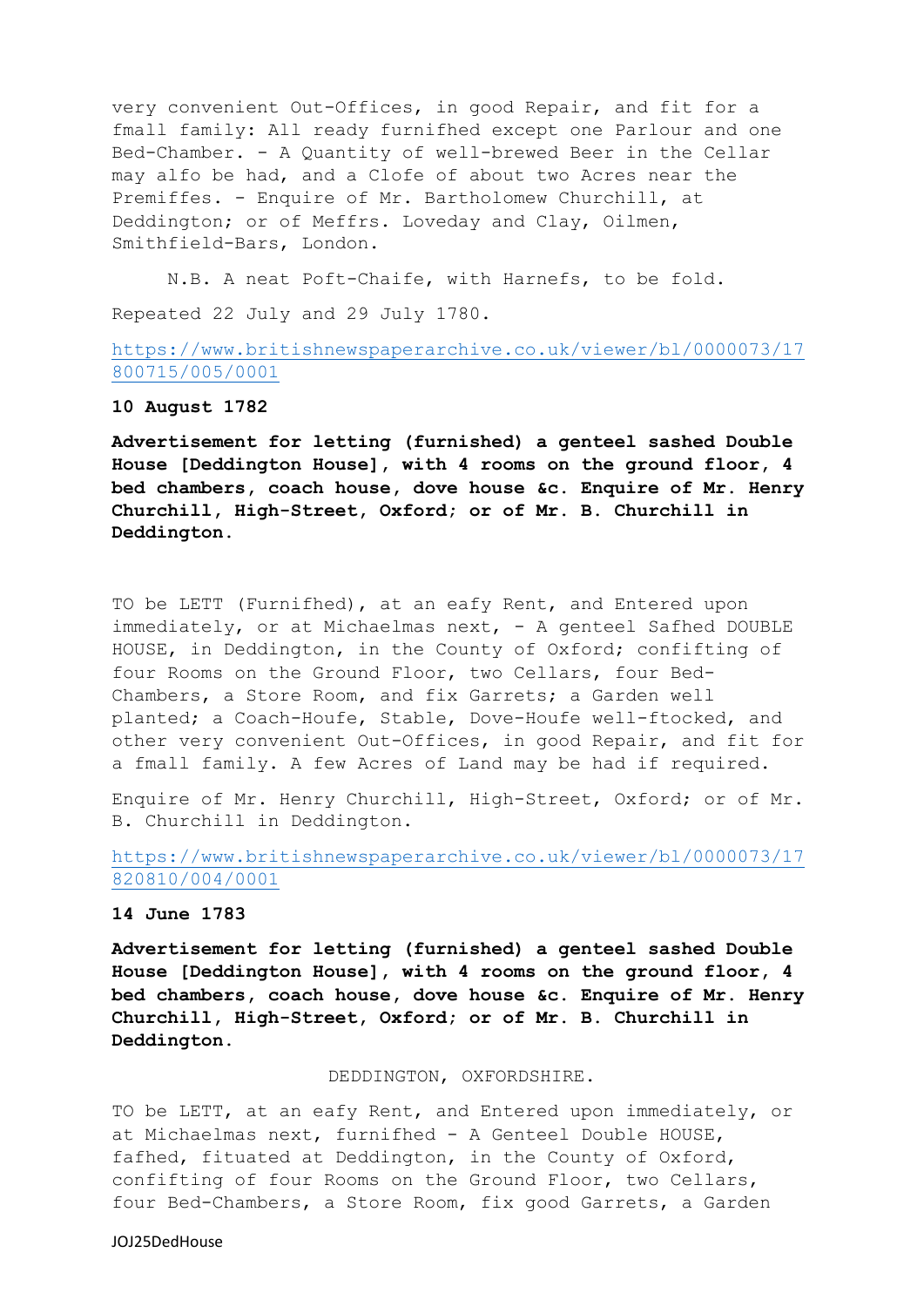well planted, Coach-Houfe, Stable, Dove-Houfe well-ftocked, and other very convenient Out-Offices, all in good Repair, and fit for a fmall Family. - A few Acres of Land may be had, if required.

Enquire of Mr. Henry Churchill, in the High-Street, Oxford; or Mr. B. Churchill at Deddington aforefaid, who will fhew the Premiffes.

N.B. It is a fine fporting Country, and the Situation exceedingly healthy.

[https://www.britishnewspaperarchive.co.uk/viewer/bl/0000073/17](https://www.britishnewspaperarchive.co.uk/viewer/bl/0000073/17830614/018/0003) [830614/018/0003](https://www.britishnewspaperarchive.co.uk/viewer/bl/0000073/17830614/018/0003)

### **10 August 1793**

**Advertisement for sale of a genteel sashed double house [Deddington House], 3 stories high, with 5 rooms on each floor, compting house, stabling for 5 horses, pigeon house &c., the residence of B. Churchill.**

TO be SOLD immediately, and entered upon about the Middle of October next, with or without the Furniture,  $-$  A genteel double HOUSE, three Stories high, Free-ftone Front, Safhed Windows, five Rooms on a Floor with high Cielings, two Cellars, one arched; a detached Building now ufed as a Hop Ware-houfe and Compting Houfe, with another arched Cellar, Brew-houfe, and back Kitchen, with good Chambers over the whole, two Gardens high walled and fully planted, a fecure Yard, drying Ground, Dog-Kennel, ftalled Stable for five Horfes, Coach-houfe, Barns, Pigeon-houfe well ftocked, and other neceffary Out-Offices, and a handfome Pew in the Church. The Whole in good Repair, the Property and Refidence of B. Churchill, in Deddington, in the County of Oxford, feventy Miles from London, upon the high Road from London and Oxford to Banbury. Deddington is a fmall Market Town, pleafantly fituated upon an Eminence, has London Stages through every Day, and a Turnpike Road Eaft and Weft croffes the London Road in the Town; is near the River Cherwell and the Oxford Canal, which renders Fuel cheap as are all Sorts of Provifions, a good fporting Country, and Fox Hounds and Harriers near.

May be feen any time of the Day from Eleven o'Clock till Four: and enquiry may be made of Mr. B. C. Carter, No. 5, Earl Street, Black Friars, London.

Repeated 17 August 1793.

[https://www.britishnewspaperarchive.co.uk/viewer/bl/0000073/17](https://www.britishnewspaperarchive.co.uk/viewer/bl/0000073/17930810/004/0001) [930810/004/0001](https://www.britishnewspaperarchive.co.uk/viewer/bl/0000073/17930810/004/0001)

#### **21 September 1793**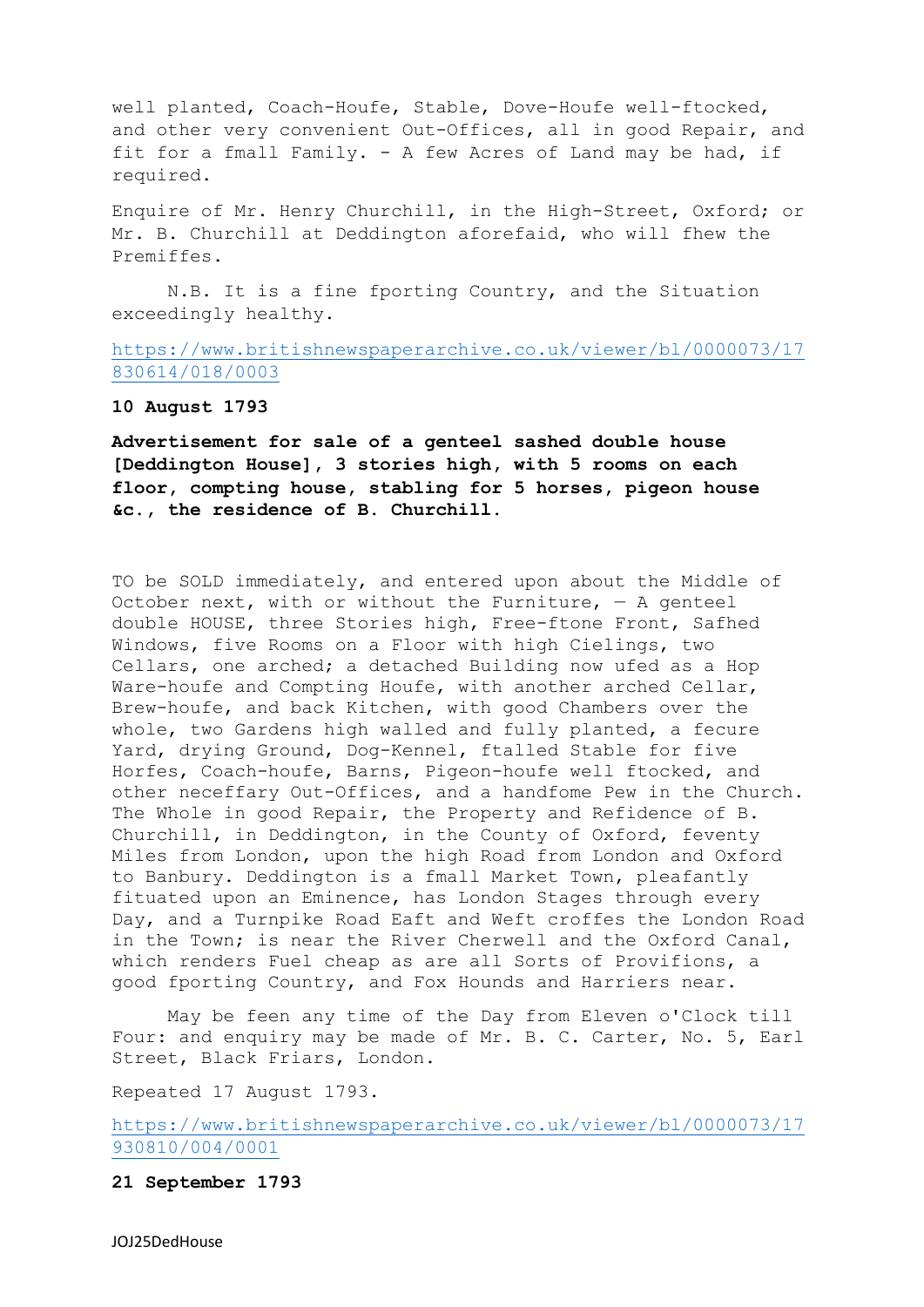**Notice of (i) auction, at the King's Arms, Deddington, of the handsome and commodious residence of Bartholomew Churchill [Deddington House], and (ii) two-day auction on the premises of the elegant household furniture (particularised).**

TO be SOLD by AUCTION,

By JOHN CHURCHILL and SON,

At the King's Arms Inn, in Deddington, Oxfordfhire, on Saturday the 5th Day of October, I793, at three o' Clock, in the Afternoon, — All that Handfome and Commodious FREEHOLD DWELLING-HOUSE; with Out Houfes, Barn, Stables, Pigeon-Houfe, Gardens and Appurtenances thereto belonging, the Property and Refidence of BARTHOLOMEW CHURCHILL, Efq; at Deddington aforefaid. The Premiffes may be viewed any Day preceding the Sale from Eleven till Four, and entered on immediately afterwards. — For further Particulars apply to Mr. Carter, No. 4, Earl Street, London; Mr. Churchill, Attorney, Winflow, or the Auctioneers in Woodftock.

And on Monday the 7th and Wednefday the 9th Days of October next will be fold on the above Premiffes,  $-$  All the Elegant HOUSEHOLD FURNITURE, confifting of Mahogany Four Poft Bedfteads, neat Cotton, Morine, and other Furniture; fine Goofe Feather Beds; and Bedding; Mahogany Chefts upon Chefts, Bureaus, Tables, Chairs, large Chimney, Pier and Dreffing Glaffes, an Eight Day Clock, Smoak Jack, Range, with all the Kitchen Furniture, two Coppers, Cafks, and Brewing Utenfils, an Iron Garden Roll, with Frames and Garden Tools, a Quantity of Coal, Billet Wood, Faggots, and Part of a Rick of Hay. — The Furniture may be viewed on Saturday preceding, and each Morning of Sale, till Eleven o'Clock, when the Auction will begin.

Catalogues will be delivered in due Time, and may be had at the Place of Sale, and of the Auctioneers in Woodftock.

Repeated 28 September 1793.

# [https://www.britishnewspaperarchive.co.uk/viewer/bl/0000073/17](https://www.britishnewspaperarchive.co.uk/viewer/bl/0000073/17930921/009/0003) [930921/009/0003](https://www.britishnewspaperarchive.co.uk/viewer/bl/0000073/17930921/009/0003)

## **4 January 1794**

**To let, furnished or unfurnished, a genteel dwelling house in Deddington, 4 bedrooms on first floor, 5 lodging rooms on attic story, coach house, pigeon house, &c.**

TO be LETT, furnifhed or unfurnifhed, and entered upon immediately, — A genteel DWELLING HOUSE, pleafantly fituated in Deddington, in the County of Oxford, confifting of a Hall, two Parlours, and a Kitchen; four Bed Chambers on the Firft